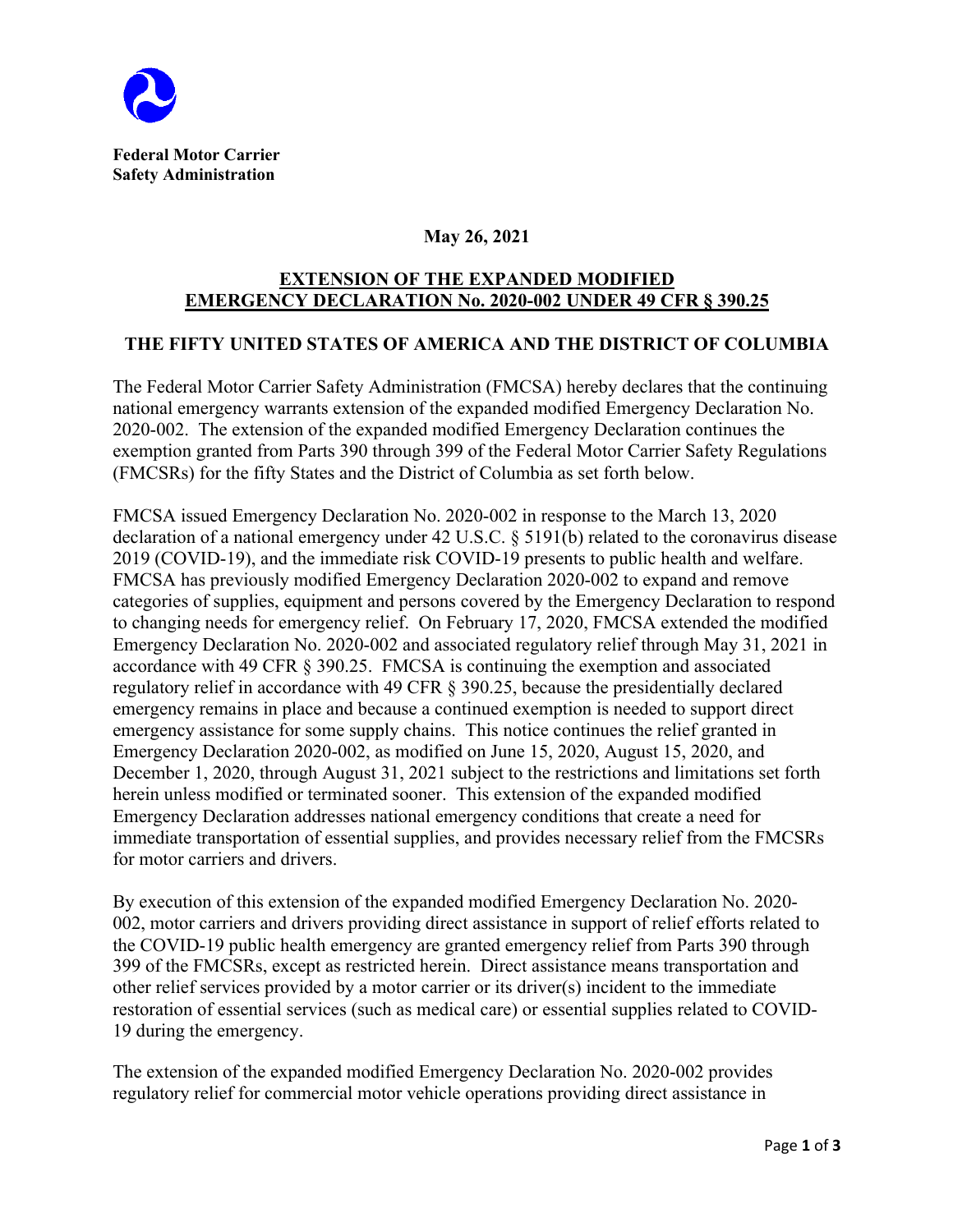support of emergency relief efforts related to COVID-19 and is limited to transportation of (1) livestock and livestock feed; (2) medical supplies and equipment related to the testing, diagnosis and treatment of COVID-19; (3) vaccines, constituent products, and medical supplies and equipment including ancillary supplies/kits for the administration of vaccines, related to the prevention of COVID-19; (4) supplies and equipment necessary for community safety, sanitation, and prevention of community transmission of COVID-19 such as masks, gloves, hand sanitizer, soap and disinfectants; and (5) food, paper products and other groceries for emergency restocking of distribution centers or stores. Direct assistance does not include non-emergency transportation of qualifying commodities or routine commercial deliveries, including mixed loads with a nominal quantity of qualifying emergency relief added to obtain the benefits of this emergency declaration. To be eligible for the exemption, the transportation must be both (i) of qualifying commodities and (ii) incident to the immediate restoration of those essential supplies. $<sup>1</sup>$ </sup>

## **Emergency Declaration Restrictions & Limitations**

By execution of this extension of the expanded modified Emergency Declaration No. 2020- 002, motor carriers and drivers providing direct assistance to the national emergency are **not granted** emergency relief from, and must continue to comply with, the following Federal Motor Carrier Safety Regulations and conditions:

- 1. 49 CFR § 392.2 related to the operation of a commercial motor vehicle in accordance with State laws and regulations, including compliance with applicable speed limits and other traffic restrictions.
- 2. 49 CFR § 392.3 related to the operation of a commercial motor vehicle while a driver's ability or alertness is so impaired, or so likely to become impaired, through fatigue, illness, or any other cause, as to make it unsafe for him/her to begin or continue to operate the motor vehicle.
- 3. Motor carriers shall not require or allow fatigued drivers to operate a commercial motor vehicle. A driver who informs a carrier that he/she needs immediate rest shall be given at least ten consecutive hours before the driver is required to return to service.
- 4. 49 CFR §§ 392.80 and 392.82 related to the prohibitions on texting while driving and using a hand-held mobile telephone while driving.
- 5. 49 CFR §§ 396.7 and 396.9 related to the prohibitions on operating a vehicle in a condition likely to cause an accident or breakdown of the vehicle and operating a vehicle declared and marked out-of-service until all repairs required by the out-of-service notice have been satisfactorily completed.
- 6. 49 CFR § 390.15(a) related to making all records and information pertaining to a crash available to FMCSA, State and local enforcement agencies and providing assistance in the investigation of a crash, as requested. A motor carrier whose driver is involved in a crash while operating under this emergency declaration must report any recordable crash within 24 hours, by phone or in writing, to the FMCSA Division Office where the motor

<sup>&</sup>lt;sup>1</sup> This Notice of Expansion and Extension of the Modified Emergency Declaration No. 2020-002 and other FMCSA documents related to the COVID-19 national emergency are posted at  $\frac{f_{\text{mcsa}}}{d}$ .dot.gov/COVID-19.